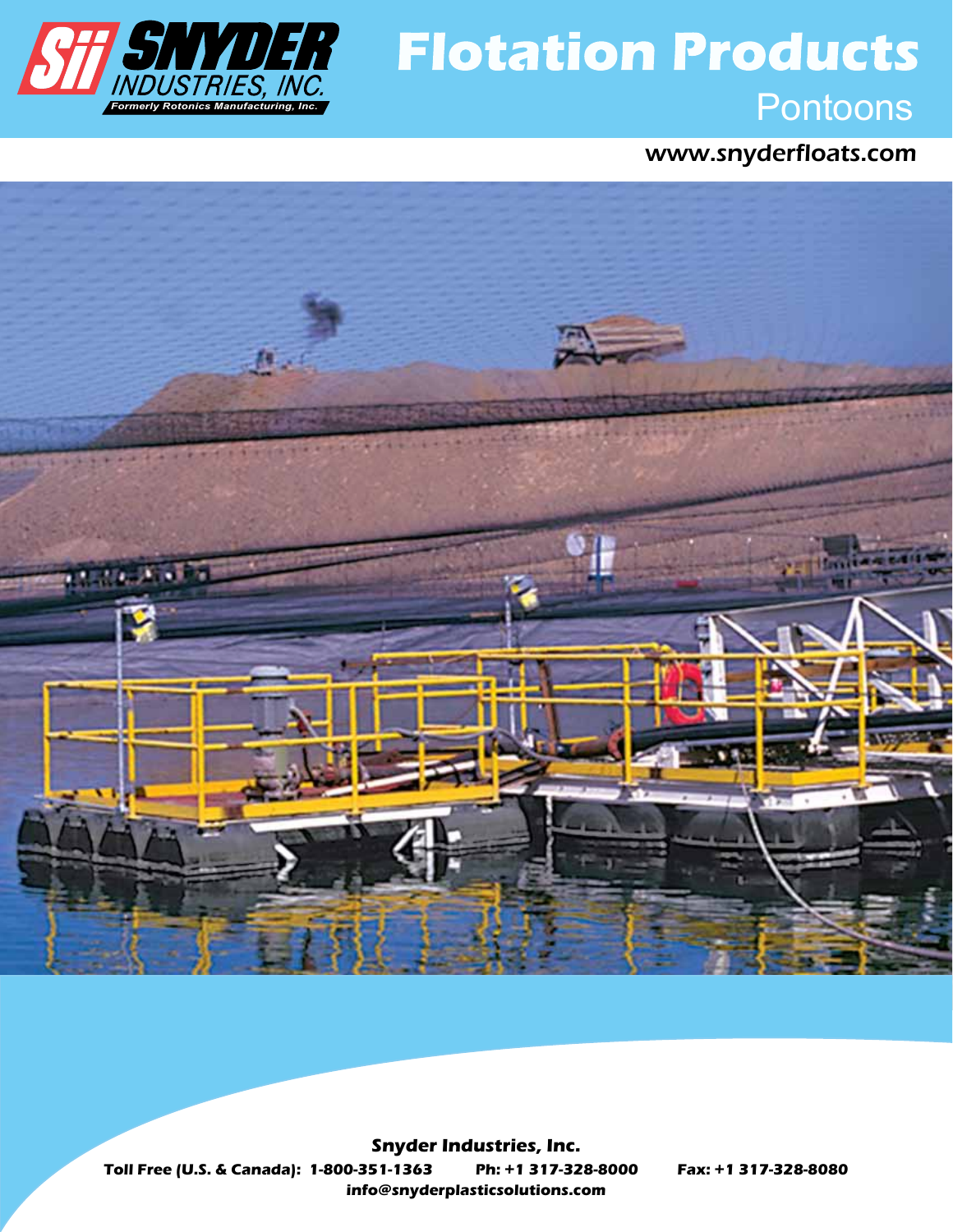# Commercial Applications





Snyder continues to lead in innovative design, materials, manufacturing quality, and value. All products are molded as one piece from tough, impact resistant high density polyethylene which will withstand sub zero temperatures. The molded product will not rust or corrode and is resistant to most chemicals. A UV stabilizer is added to the polyethylene for excellent resistant to sunlight (UV). The pontoon design provides stability and reduced resistance to waves, currents, and winds. Additionally, all Snyder flotation products are foam filled and manufactured to US Coast Guard specifications.

## Dura Float Standard Series Modular Pontoon

| Item # | Color        | <b>Description</b> | Length<br>in $(mm)$ | Width<br>in $(mm)$ | Weight<br>lbs (kg) | Recommended<br>Capacity<br>$\mathsf{lbs}(\mathsf{kg})^*$ |
|--------|--------------|--------------------|---------------------|--------------------|--------------------|----------------------------------------------------------|
| 45540  | <b>Black</b> | STD-17 Body        | 35" (889)           | 17" (432)          | 23(10)             | 130 (58)                                                 |
| 45544  | Blue         | STD-17 Body        | 35" (889)           | 17" (432)          | 23(10)             | 130 (58)                                                 |
| 45550  | <b>Black</b> | STD-17 Nose Cone   | 25" (635)           | 17" (432)          | 14(6)              | (20)<br>45                                               |
| 45554  | Blue         | STD-17 Nose Cone   | 25" (635)           | 17" (432)          | 14(6)              | (20)<br>45                                               |

\* All dimensions and weights are approximate the state of the state of the state of the state of the state of the state of the state of the state of the state of the state of the state of the state of the state of the stat



#### **Dura Float Pontoons**

The Dura float Pontoons provide reliable flotation for:

- floating pumps
- instrument platforms
- survey vessels
- oil spills
- **booms**
- pipeline floats
- oceanographic floats
- work barges
- houseboats
- boats
- docks
- and other applications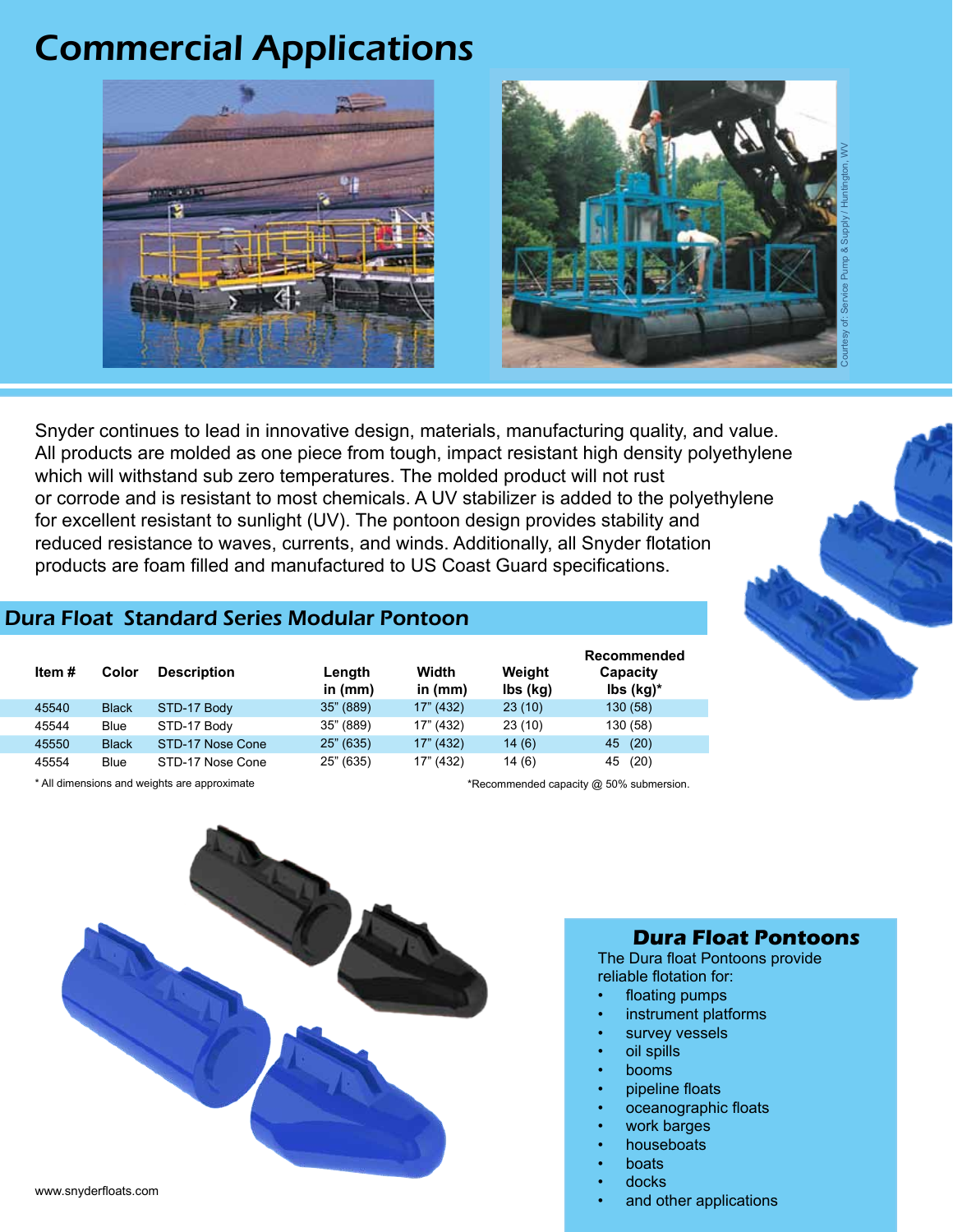





|        |              |                    |            |           | Recommended                          |                               |  |
|--------|--------------|--------------------|------------|-----------|--------------------------------------|-------------------------------|--|
| Item # | Color        | <b>Description</b> | Length     | Width     | Weight                               | Capacity                      |  |
|        |              |                    | in $(mm)$  | in $(mm)$ | $\mathsf{lbs}(\mathsf{k}\mathsf{g})$ | $\mathsf{lbs}(\mathsf{kg})^*$ |  |
| 45470  | <b>Black</b> | GW-36 Body         | 48" (1219) | 36" (914) | 135(61)                              | 854 (387)                     |  |
| 45474  | <b>Blue</b>  | GW-36 Body         | 48" (1219) | 36" (914) | 135(61)                              | 854 (387)                     |  |
| 45475  | <b>Black</b> | GW-36 Nose Cone    | 50" (1270) | 36" (914) | (40)<br>90                           | 451 (204)                     |  |
| 45476  | <b>Blue</b>  | GW-36 Nose Cone    | 50" (1270) | 36" (914) | (40)<br>90                           | 451 (204)                     |  |
| 45480  | <b>Black</b> | GW-26 Body         | 36" (914)  | 27" (686) | (26)<br>59                           | 314 (142)                     |  |
| 45484  | <b>Blue</b>  | GW-26 Body         | 36" (914)  | 27" (686) | 59<br>(26)                           | 314 (142)                     |  |
| 45500  | <b>Black</b> | GW-26 Nose Cone    | 36" (914)  | 27" (686) | 36<br>(16)                           | 150 (68)                      |  |
| 45504  | <b>Blue</b>  | GW-26 Nose Cone    | 36" (914)  | 27" (686) | 36<br>(16)                           | 150 (68)                      |  |
| 45450  | <b>Black</b> | GW-17 Body         | 36" (914)  | 17" (432) | 27<br>(12)                           | 135 (61)                      |  |
| 45454  | <b>Blue</b>  | GW-17 Body         | 36" (914)  | 17" (432) | 27(12)                               | 135 (61)                      |  |
| 45460  | <b>Black</b> | GW-17 Nose Cone    | 26" (660)  | 17" (457) | 14<br>(6)                            | (24)<br>55                    |  |
| 45464  | <b>Blue</b>  | GW-17 Nose Cone    | 26" (660)  | 17" (457) | 14<br>(6)                            | 55<br>(24)                    |  |
|        |              |                    |            |           |                                      |                               |  |

\* All dimensions and weights are approximate

\*Recommended capacity @ 50% submersion.





Integral flanges allow for quick assembly.





### **Features**

- Integral flanges are molded to simplify attachment of the pontoon.
- Boltholes are molded-in and require no drilling.
- Dock width and length is determined by your requirements.
- Nose cones available for navigable structure.
- Pontoons are manufactured in sections, allowing you to create any size pontoon for your specific application.